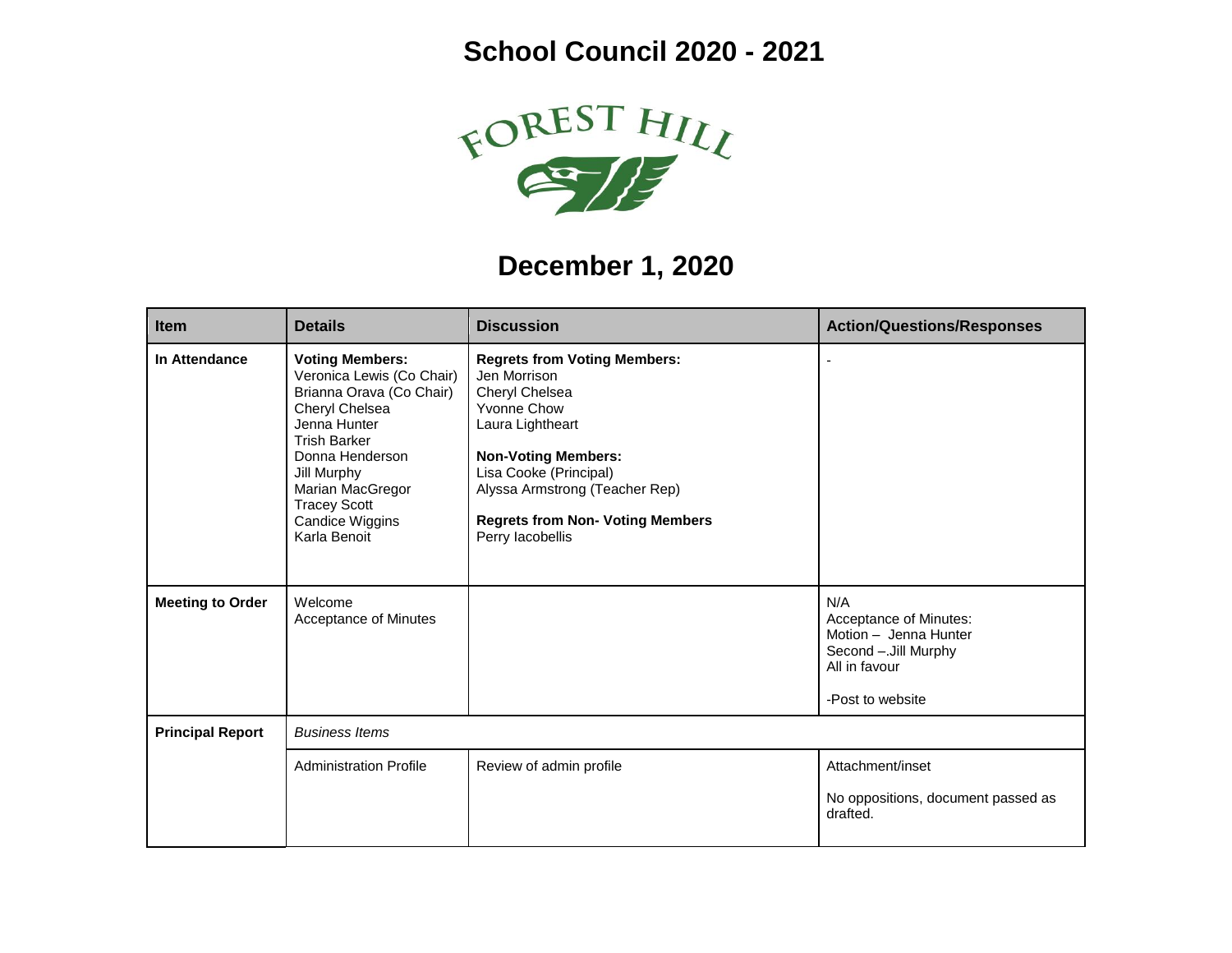|                                |                                                                                                                                                                                                                                                                                                                                                                                                                                                                                                                                                                                                      | Admin Profile<br>School Council final |
|--------------------------------|------------------------------------------------------------------------------------------------------------------------------------------------------------------------------------------------------------------------------------------------------------------------------------------------------------------------------------------------------------------------------------------------------------------------------------------------------------------------------------------------------------------------------------------------------------------------------------------------------|---------------------------------------|
| <b>General Updates</b>         |                                                                                                                                                                                                                                                                                                                                                                                                                                                                                                                                                                                                      |                                       |
| Staffing                       | Ms. Corless's (Grade 8) last day today and<br>interviews ongoing until tomorrow night to start<br>Thursday.<br>Lindsay Grasmeyer (PT English in FI Program) was<br>new 0.5 contract but she has now been hired full-time<br>at another school and will be moving. Ms. Skazin will<br>be interim until that position fills.                                                                                                                                                                                                                                                                           |                                       |
| <b>PD</b><br>Math and Literacy | An offer went out to teachers with topics<br>related to the School Action Plan - there was<br>an overwhelming response<br>4 sessions were offered with great uptake<br>Diagnostic assessments and how to<br>$\circ$<br>utilize<br>Adding and subtracting and the<br>$\circ$<br>principles of numbers. Helping teaching<br>identify the foundational gaps<br>Patterning<br>$\circ$<br>Teacher engagement and excitement already<br>seen in the classroom.<br>English Program: Comprehensive literacy with<br>Mr. I underway<br>French Program: Comprehensive literacy<br>rescheduled to January 2021. | -None-                                |
| Conferences                    | Well received<br>$\bullet$<br>Minor technical glitches experienced, which<br>were rectified with phone calls to the families.<br>Some parents preferred the online ability to<br>the traditional in class experience, mainly due<br>to ease in scheduling                                                                                                                                                                                                                                                                                                                                            | -None-                                |
| <b>Virtual Assemblies</b>      | Positive experiences with the current virtual<br>assemblies taking place<br>Combining the character assemblies and<br>$\bullet$<br>holiday or winter themed items during the next<br>assembly. Parents will be able to see what<br>their child has put together in Google<br>Classroom                                                                                                                                                                                                                                                                                                               | -None-                                |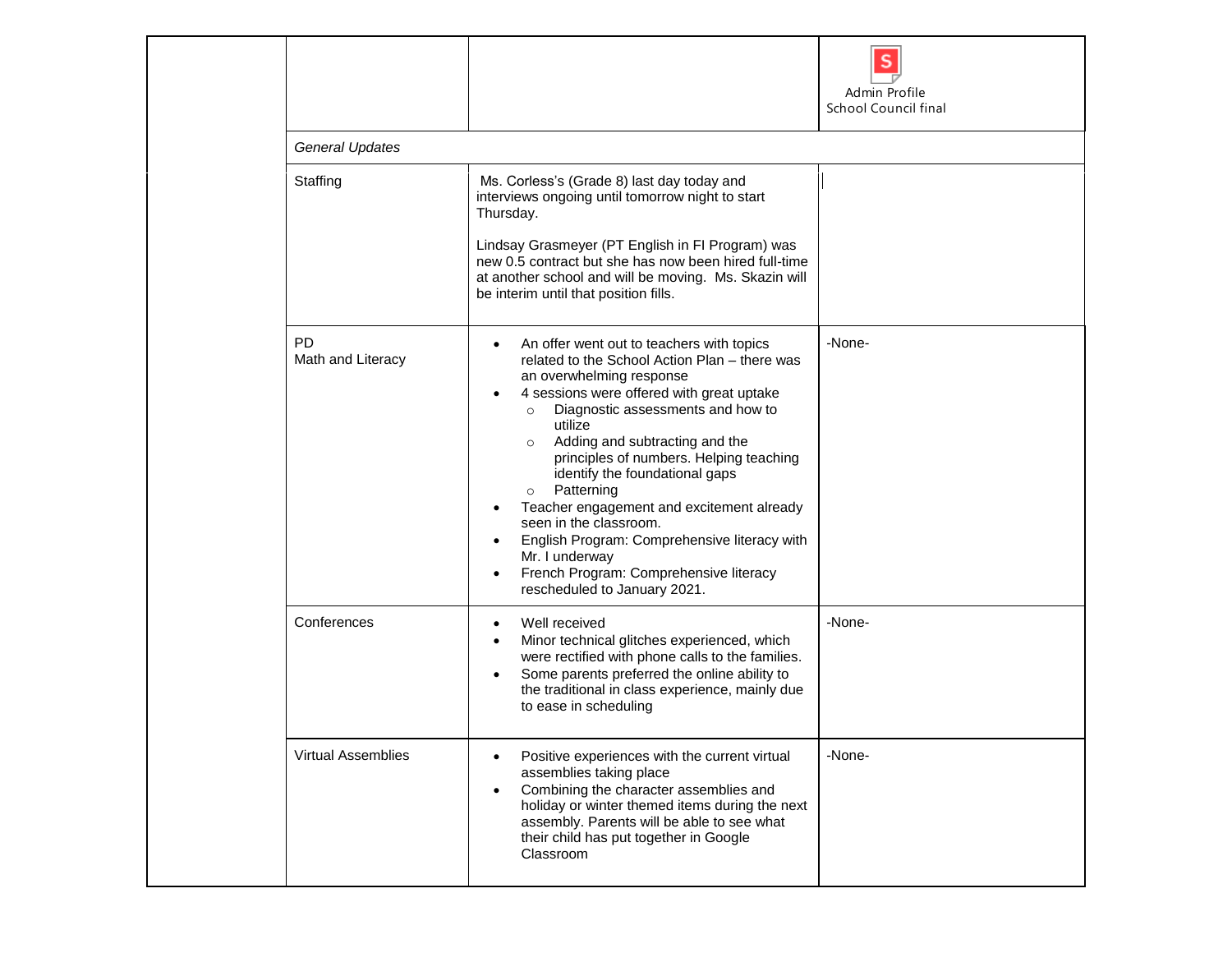| FI:      | Grade $8-9$ | Transition meeting for students during the day<br>٠<br>and Parents at 7:00 PM with North coming up<br>Dec 9 via Google Meet. Guidance<br>representation and the head of French at<br>North will be joining the information session<br>A. Armstrong attended a meeting with North,<br>$\bullet$<br>geography teachers where the topic of<br>discussion was the key benefits of continuing<br>French through to Gr 12.<br>A voting member noted that there seems to be<br>$\bullet$<br>consensus with Grade 7 students to continue<br>with Eastview vs. transition to North. Alyssa<br>responded to the comment, providing this<br>consensus will likely change once the current<br>Grade 7 students are closer to transitioning to<br>Grade 9.<br>L. Cooke provided: Gr 1 FI has opened and is<br>$\bullet$<br>seeing a positive intake                                                                                                                                                                                                                                                                                                                                                                                                                                                                                                                                                                            | Questions regarding the meeting which<br>took place with the Geography teachers<br>are to be directed to Alyssa |
|----------|-------------|-------------------------------------------------------------------------------------------------------------------------------------------------------------------------------------------------------------------------------------------------------------------------------------------------------------------------------------------------------------------------------------------------------------------------------------------------------------------------------------------------------------------------------------------------------------------------------------------------------------------------------------------------------------------------------------------------------------------------------------------------------------------------------------------------------------------------------------------------------------------------------------------------------------------------------------------------------------------------------------------------------------------------------------------------------------------------------------------------------------------------------------------------------------------------------------------------------------------------------------------------------------------------------------------------------------------------------------------------------------------------------------------------------------------|-----------------------------------------------------------------------------------------------------------------|
| Snow Day |             | The coterminous board has announced that<br>$\bullet$<br>they will close schools when busses are<br>cancelled. Contrary, SCDSB feels strongly<br>that their schools will stay open as best as<br>possible<br>All teachers were able to make it into the<br>$\bullet$<br>school today for the first snow day<br>Great turn out of students at the school<br>٠<br>Seamless transition to the online learning<br>$\bullet$<br>with Google Classroom for those students<br>who stayed home to learn today<br>Classrooms were not blended during the<br>٠<br>snow day, regardless of size. This was to<br>maintain the integrity of cohorts. It was noted<br>that this method appears to be well received<br>A voting member provided support in the<br>$\bullet$<br>decision and direction that FHPS is taking<br>with snow days and bus cancellations. The<br>member further provided that the Catholic<br>board has released contrasting messaging,<br>noting that there may not be enough<br>teachers to run and operate the classrooms.<br>L. Cooke further provided: FHPS<br>$\circ$<br>outlook is that the school will stay open<br>and is encouraging of families to<br>continue to send their children as long<br>as safety permits.<br>L. Cooke further provided a brief<br>$\circ$<br>overview of the considerations applied<br>when deciding to cancel busses,<br>including child wait times at bus stops, | -None-                                                                                                          |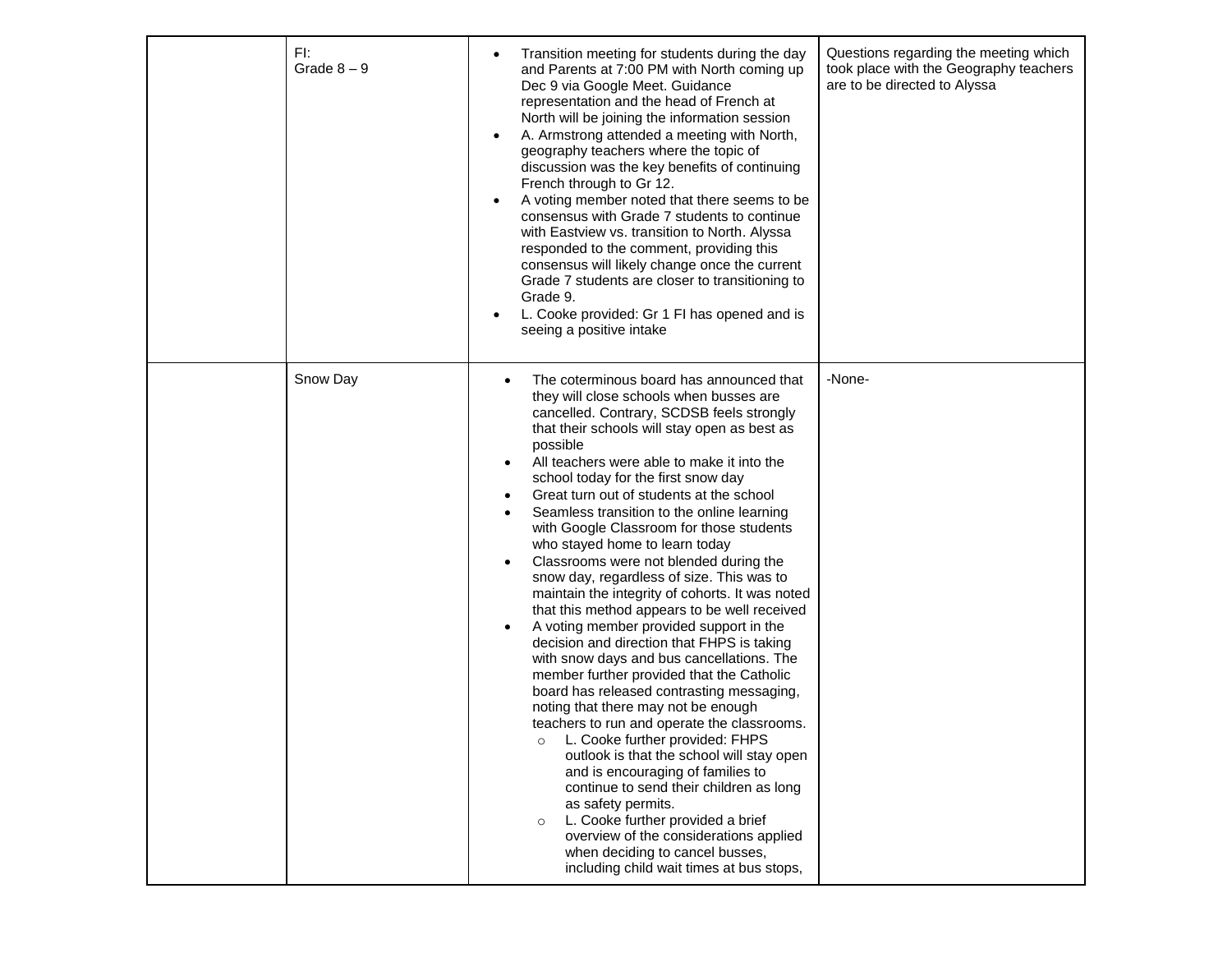|                    | and road conditions                                                                                                                                                                                                                                                                                                                                                                                                                                                                                                                                                                                                                                                                                                                                                                                                                                                                                                                                                                                                                                                                                                                                                                                                             |                                                                                                                                |
|--------------------|---------------------------------------------------------------------------------------------------------------------------------------------------------------------------------------------------------------------------------------------------------------------------------------------------------------------------------------------------------------------------------------------------------------------------------------------------------------------------------------------------------------------------------------------------------------------------------------------------------------------------------------------------------------------------------------------------------------------------------------------------------------------------------------------------------------------------------------------------------------------------------------------------------------------------------------------------------------------------------------------------------------------------------------------------------------------------------------------------------------------------------------------------------------------------------------------------------------------------------|--------------------------------------------------------------------------------------------------------------------------------|
| COVID-19 Update    | COVID-19<br>COVID-19 is in the community, however, not<br>$\bullet$<br>yet in the school.<br>Some students have had to isolate due to<br>$\bullet$<br>close contact. This does not mean that<br>siblings are required to be at home isolating.<br>There is a long extending ripple effect that<br>$\bullet$<br>people need to be aware of<br>Teachers and staff are doing their best to<br>$\bullet$<br>ensure COVID does not reach their<br>classroom. Teachers continue to wear<br>proper safeguards including masks and<br>shields. This is not to be unapproachable,<br>but to help ensure FHPS is doing their part<br>to help mitigate the spread of COVID-19.<br>L. Cooke further provided clarification on the<br>$\bullet$<br>meaning of isolation, noting that a person is<br>to stay in a room in the home, and not roam<br>freely to all rooms within the home.<br>Further discussion was had regarding the<br>$\bullet$<br>testing process when one comes in close<br>contact with a positive case.<br>Clarification was given that siblings will be<br>$\bullet$<br>required to isolate if a family member tests<br>positive, and SMDHU will provide clear<br>direction of steps to be taken by that<br>individual | -None-                                                                                                                         |
| <b>Round Table</b> | <b>Construction and Parking</b><br>A voting member requested an update<br>regarding the recently completed<br>construction and parking issues, and the<br>actions that can be anticipated of the<br>municipality.<br>L. Cooke provided that the curbs must<br>$\circ$<br>stay, as the design is integrated with<br>the stormwater management system.<br>L. Cooke further provided that the<br>$\circ$<br>municipality and engineering firm are<br>being cooperative and a push from<br>parents would not be ideal.<br>L. Cooke additionally provided that the<br>$\circ$<br>cones are still up while the engineering<br>firm and municipality continue to<br>investigate the best available<br>alternative and required course of                                                                                                                                                                                                                                                                                                                                                                                                                                                                                               | L. Cooke Action: Send reminder for<br>pedestrians to stay on the sidewalk and<br>not walk on the road alongside parked<br>cars |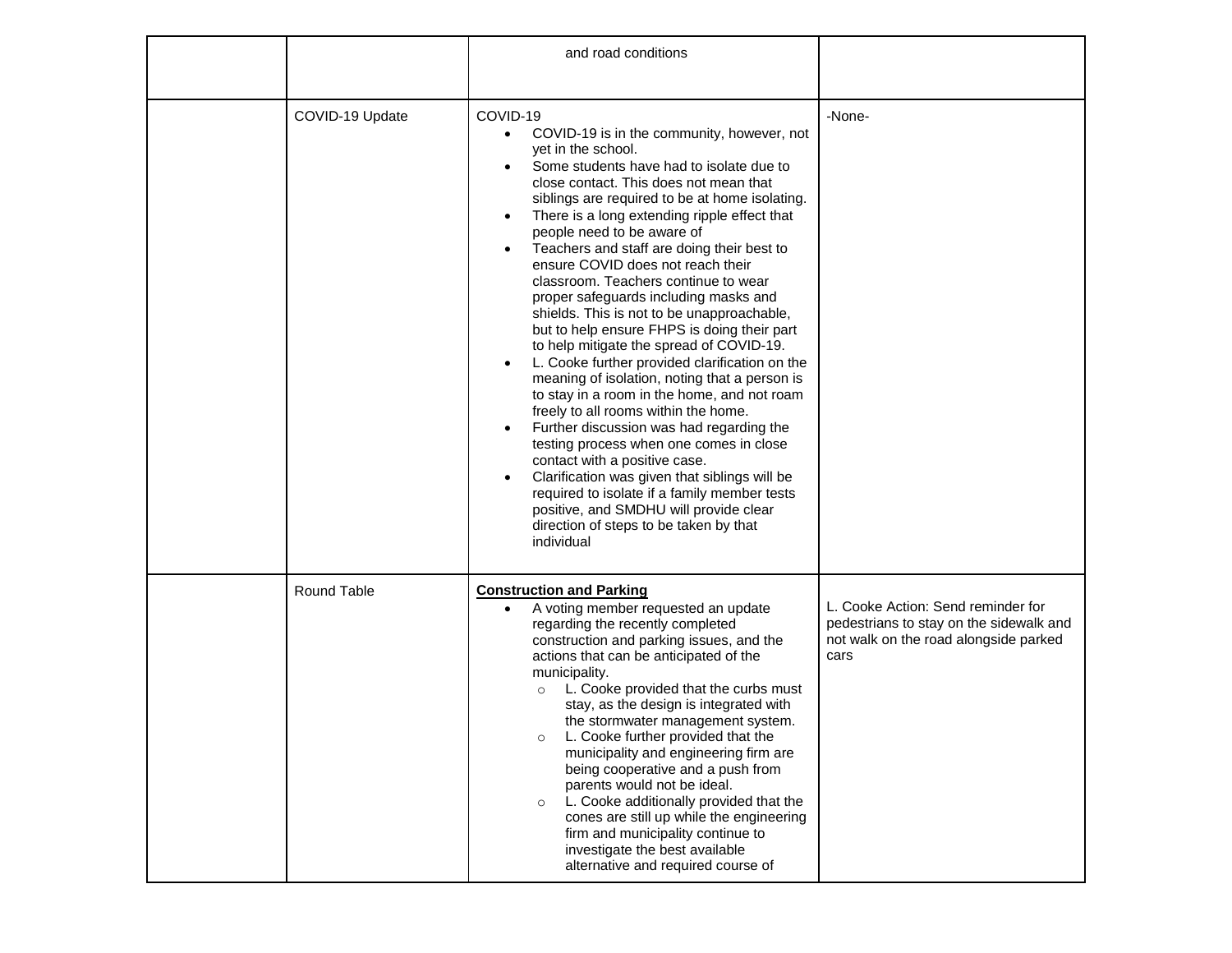|                       |                                     | action.<br>It is anticipated that the municipality will<br>$\circ$<br>have an update provided to L. Cooke<br>by the end of the week (Dec 4, 2020)<br><b>ACTION: L. COOKE: A voting member</b><br>$\bullet$<br>requested an additional reminder be sent for<br>pedestrians to stay on the sidewalk and not<br>walk on the road along side of the cars.<br>A voting member requested<br>$\circ$<br>clarification if the school is encouraging<br>the kiss and ride program due to the<br>concern over pedestrian walk arounds?<br>L. Cooke provided: promotion of the<br>$\circ$<br>kiss and ride program is not<br>necessarily the case. The additional<br>congestion seems to be related to the<br>rise in number of students not riding<br>the bus. |                                                                                                                                             |
|-----------------------|-------------------------------------|------------------------------------------------------------------------------------------------------------------------------------------------------------------------------------------------------------------------------------------------------------------------------------------------------------------------------------------------------------------------------------------------------------------------------------------------------------------------------------------------------------------------------------------------------------------------------------------------------------------------------------------------------------------------------------------------------------------------------------------------------|---------------------------------------------------------------------------------------------------------------------------------------------|
| <b>Teacher Report</b> |                                     | Alyssa Armstrong provided that teachers are<br>$\bullet$<br>grateful for the funds offered by Parent<br>Council.<br>Employee engagement axe throwing, staff<br>$\bullet$<br>social was a success. All COVID-19<br>protocols were adhered to during this social<br>experience.                                                                                                                                                                                                                                                                                                                                                                                                                                                                        | -None-                                                                                                                                      |
| <b>Fundraising</b>    | <b>SGF Funds</b>                    | A deficit was reported for the Summit Rock<br>$\bullet$<br>climbing equipment. The company does not<br>have the funds to provide a refund but we<br>hope after COVID we can have them come.<br><b>ACTION L. COOKE:</b><br>$\bullet$<br>A quote to replace the basketball backdrops<br>and hoops was received totaling of \$15,000.<br>The quoted price reflects the replacement of<br>poles and hardware as well, which was<br>noted as a requirement. L. Cooke still<br>investigating options and discussing with the<br>board.                                                                                                                                                                                                                     | L. Cook Action: investigate options and<br>liaise with the board regarding<br>basketball backdrop and hoop<br>replacement.                  |
|                       | Poppy Campaign<br>Response          | The Legion wanted to pass on a sincere<br>thank you for the generous donation toward<br>the poppy campaign.                                                                                                                                                                                                                                                                                                                                                                                                                                                                                                                                                                                                                                          | -None-                                                                                                                                      |
|                       | Pizza Palace Evening:<br>Nov 17 &18 | The main purpose was community outreach,<br>$\bullet$<br>which was accomplished.<br>Pizza Palace received 20 orders and parent<br>$\bullet$<br>council earned 10% of profits.<br>Marian requested feedback regarding the<br>$\bullet$                                                                                                                                                                                                                                                                                                                                                                                                                                                                                                                | Marian Action: coordinate additional<br>pizza night to take place in the new year<br>(February)<br>Marian Action: investigate the potential |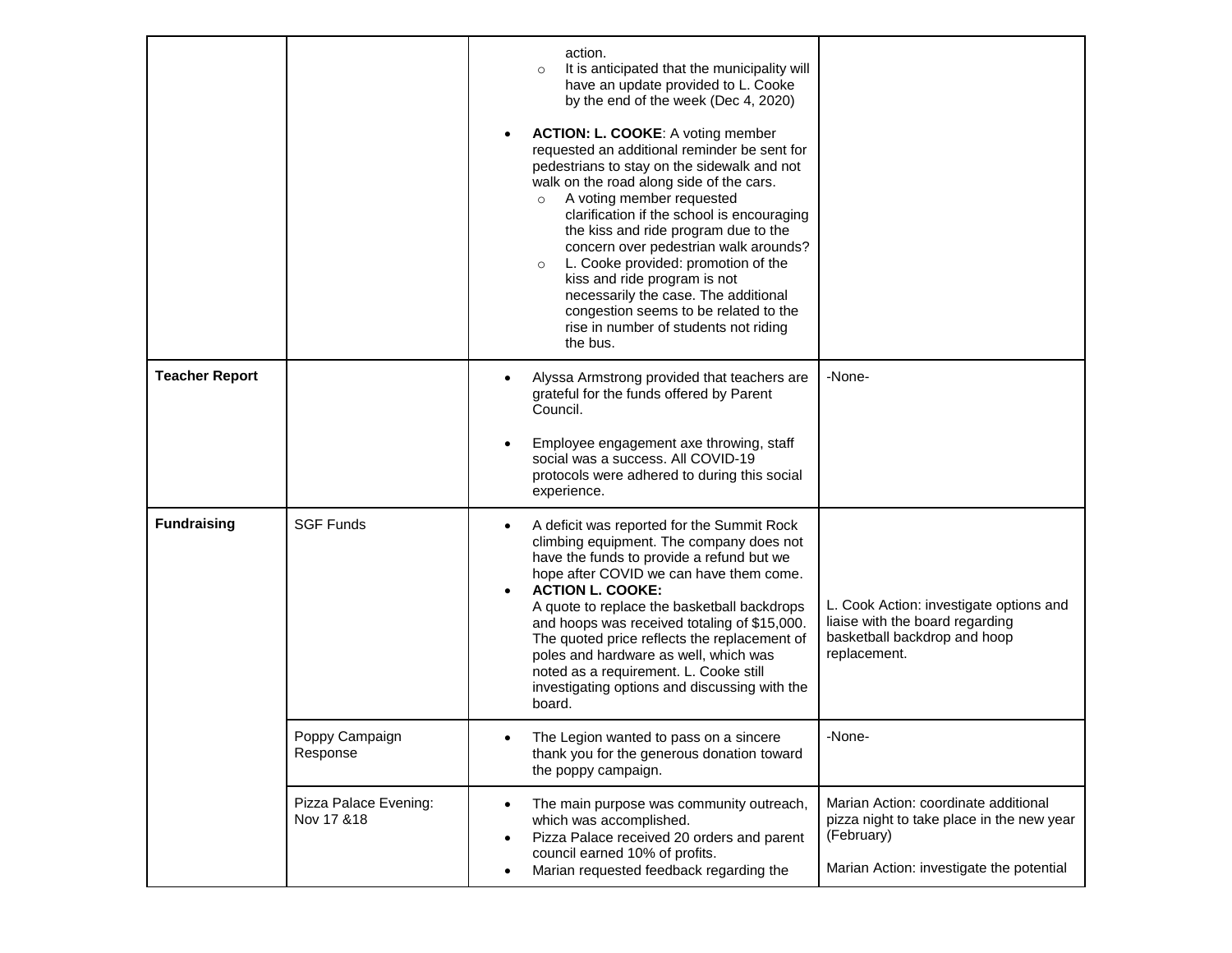|                         |                    | lack of uptake. The following was provided:<br>The deadline did not work for most<br>$\circ$<br>Larger family option was suggested<br>$\circ$<br>More pizza options was suggested<br>$\circ$<br><b>MARIAN ACTION:</b><br>$\circ$<br>Repeating the fundraiser again in in<br>February was suggested.<br>Marian confirmed that<br>$\blacksquare$<br>Pizza Palace is willing to<br>undertake the venture<br>again in the new year.<br><b>MARIAN ACTION:</b><br>$\circ$<br>It was suggested that there be an<br>option to purchase a voucher to<br>use any night. The preference of<br>Pizza Palace is to have the one or<br>two nights. Marian to investigate<br>further.     | option to purchase a voucher for Pizza<br>Palace                                                       |
|-------------------------|--------------------|----------------------------------------------------------------------------------------------------------------------------------------------------------------------------------------------------------------------------------------------------------------------------------------------------------------------------------------------------------------------------------------------------------------------------------------------------------------------------------------------------------------------------------------------------------------------------------------------------------------------------------------------------------------------------|--------------------------------------------------------------------------------------------------------|
|                         | Chicken on the Run | School to engage the Chicken on the Run<br>$\bullet$<br>fundraiser<br>L. Cooke shared the Shanty Bay PS<br>٠<br>fundraiser with Council as an example<br>Fundraiser can be open ended / ongoing or<br>$\bullet$<br>be for a specified period.<br>Voting members suggested that this<br>$\bullet$<br>fundraiser might have a greater impact by<br>having the initial offering for a short period<br>and then potentially transition to an open-<br>ended fundraiser.<br><b>L. COOKE ACTION:</b><br>$\bullet$<br>If this is offered for a defined period of it, it<br>was requested that the fundraiser be<br>advertised in the Monday message over the<br>course of 2 weeks | L. Cooke Action: when fundraiser is<br>implemented, a reminder is to be noted<br>in the Monday message |
|                         | Mabel's Labels     | <b>L. COOKE ACTION:</b><br>$\bullet$<br>Mabel's Labels reminder to go in the<br>newsletter. It was suggested that this be<br>tagged to the number of items being placed<br>in the lost and found                                                                                                                                                                                                                                                                                                                                                                                                                                                                           | L. Cooke Action: Mabel's Labels<br>reminder to be noted in the Monday<br>message                       |
| <b>Question/Inquiry</b> | Outdoor classroom  | L. Cooke provided an overview of the<br>outdoor classroom project.<br>The project is detailed as two (2) areas with<br>two (2) weatherproof whiteboards, and<br>seating<br>Project was quoted at \$25K two (2) years<br>$\bullet$<br>ago and the company is requesting a<br>requote take place.                                                                                                                                                                                                                                                                                                                                                                            | -None-                                                                                                 |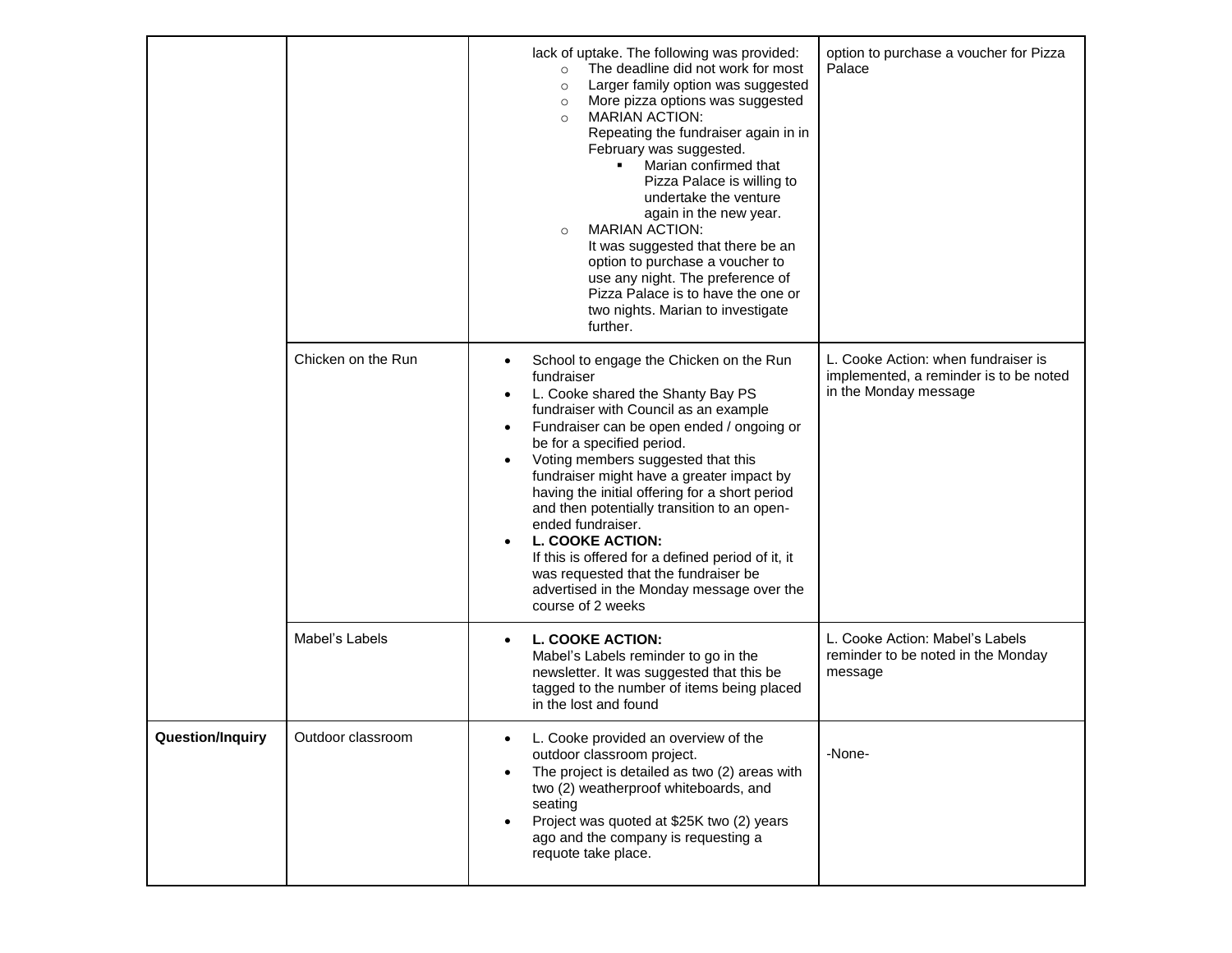| <b>Teacher Support</b>                 | A voting member inquired how teachers are<br>$\bullet$<br>being supported during the rise in COVID-19<br>cases and the introduction of the virus into<br>our community.<br>L. Cooke provided that school<br>$\circ$<br>administration is tapping into those<br>who are especially stressed. Trying<br>to provide as much transparency<br>and information as possible<br>Administration is reminding staff<br>$\circ$<br>that although there is lack of control<br>over the current state of the virus,<br>we do have control over the safety<br>precautions we take personally and<br>within the school and classrooms.<br>Administration is working on<br>$\circ$<br>employee engagement, including<br>small things like having a food truck<br>attend every Wednesday for<br>teachers to purchase lunch.<br>Additionally, the mental health team<br>and social committee are trying to<br>actively engage the teachers, trying<br>to keep spirits up. | -None-                                                                                                                                                                              |
|----------------------------------------|---------------------------------------------------------------------------------------------------------------------------------------------------------------------------------------------------------------------------------------------------------------------------------------------------------------------------------------------------------------------------------------------------------------------------------------------------------------------------------------------------------------------------------------------------------------------------------------------------------------------------------------------------------------------------------------------------------------------------------------------------------------------------------------------------------------------------------------------------------------------------------------------------------------------------------------------------------|-------------------------------------------------------------------------------------------------------------------------------------------------------------------------------------|
| Grade 8 Graduation<br>Planning         | A question was raised regarding 2021 Grade<br>$\bullet$<br>8 graduation.<br>L. Cooke booked the outdoor<br>$\circ$<br>pavilion in anticipation of the ability<br>to conduct an outdoor event<br>Parents can count on a virtual<br>$\circ$<br>$event -$<br><b>ACTION ALYSSA:</b><br>$\circ$<br>Discuss the potential of different<br>events with the grade 8 team.<br>Lawn signs, sweatshirts, and grab bags will<br>٠<br>all be done in advance this year<br>The yearbook is still taking place<br>٠<br><b>ACTION: L. COOKE</b> It was asked if food<br>$\bullet$<br>truck gift certificates could be purchased as<br>teacher gifts. L Cooke to find out.                                                                                                                                                                                                                                                                                               | Action L. Cooke: determine if food truck<br>gift certificates are available for<br>purchase.<br>Yes they can but not advertising school<br>wide. Contact L. Cooke if wish to do so. |
| <b>Midhurst Families</b><br>Newsletter | L. Cooke expressed her gratitude for being<br>$\bullet$<br>profiled in the Midhurst Families Newsletter.<br>L. Cook noted her delight for being<br>welcomed into the community. L. Cooke's                                                                                                                                                                                                                                                                                                                                                                                                                                                                                                                                                                                                                                                                                                                                                              | -None-                                                                                                                                                                              |